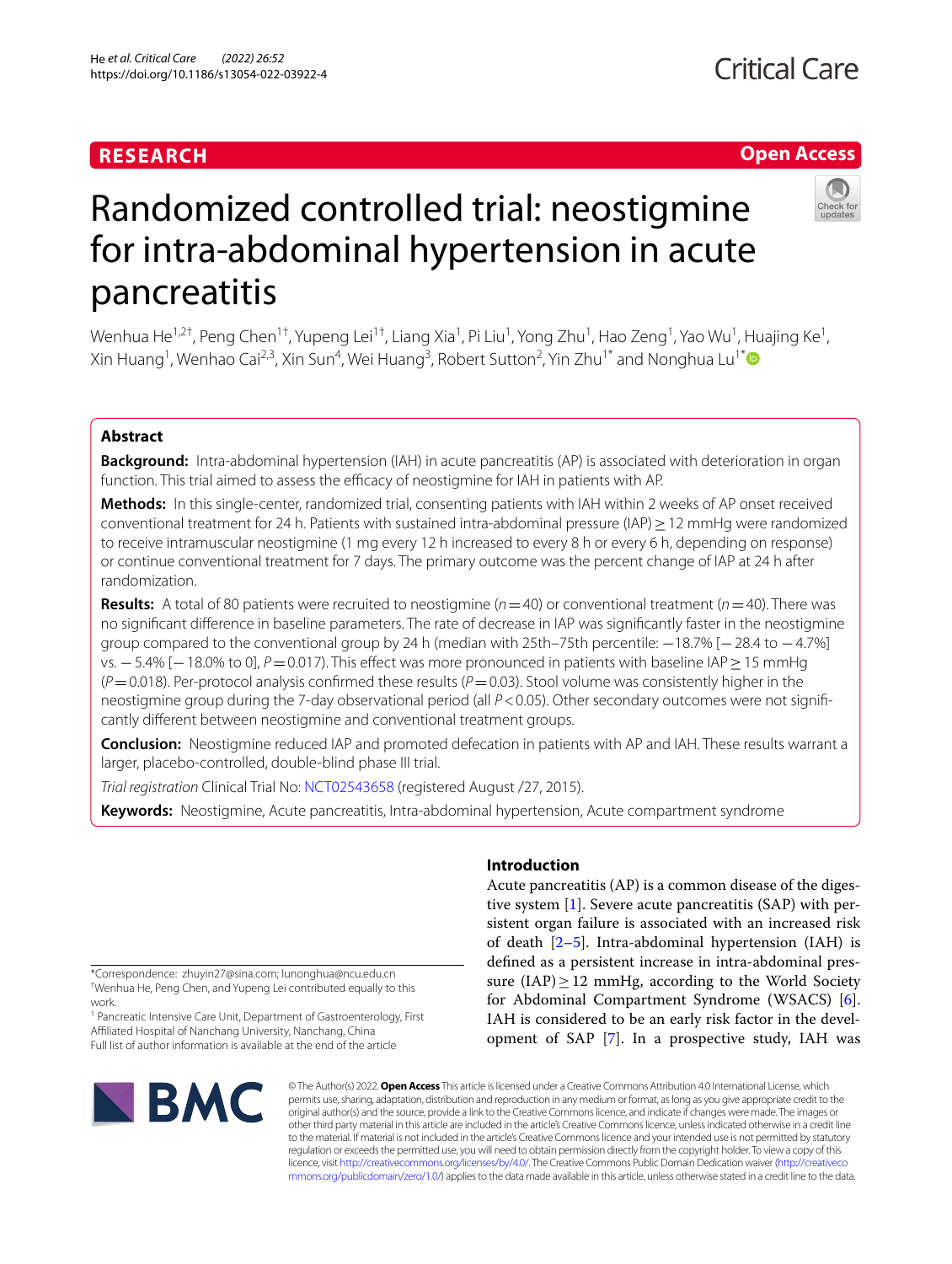diagnosed in 17% of patients with AP, resulting in a mortality rate of 37% [\[8](#page-10-5)].

The inflammatory state of AP sparks a cascade of pancreatic and visceral edema, acute peripancreatic fuid collections, ascites, gut injury with paralytic ileus and gastric dilatation, leading to elevated IAP [\[9](#page-10-6)]. When IAP rises above 20 mmHg, abdominal compartment syndrome (ACS) and organ failure ensue [\[6](#page-10-3)]. AP complicated by ACS is associated with a mortality rate of 49% [[9\]](#page-10-6). Although surgical decompression can promptly improve ACS, it causes substantial morbidity  $[9]$ . Thus, non-operative strategies for reducing IAH in AP patients are preferred, including nasogastric decompression, promotility agents and percutaneous catheter drainage (PCD), etc. [[6,](#page-10-3) [7](#page-10-4)]. Neostigmine is an anti-cholinesterase drug that can enhance intestinal peristalsis, promoting the passage of fatus and defecation. Treatment with neostigmine efectively induces colonic decompression among those patients with colonic pseudo-obstruction  $[10-14]$  $[10-14]$  $[10-14]$ . The WSACS has suggested neostigmine be used for the treatment of established colonic ileus associated with IAH that does not respond to other simple measures [\[6\]](#page-10-3). No robust evidence exists, however, on the efects of pharmacological promotility therapy for IAP or outcomes among those with IAH/ACS [[6\]](#page-10-3). Whether neostigmine can efectively reduce IAP and is benefcial in AP is unclear. In addition, confrmation of colonic ileus requires an abdominal X-ray typically in a standing position or computed tomography (CT) of the abdomen, likely to be unsuitable for patients with organ failure or hemodynamical instability during the early phase of AP. Paralytic ileus is a common risk factor for IAH in patients with AP [[7\]](#page-10-4). If conventional treatment fails to correct IAH, there may be persistent paralytic ileus contributing to IAH, in which case neostigmine treatment may be beneficial.

This trial aimed to evaluate the efficacy of neostigmine in reducing IAP in patients with AP and persistent IAH following 24 h of conventional treatment, whether or not colonic pseudo-obstruction was established by X-ray or computerized tomography.

# **Methods**

# **Study design and participants**

This single-center, two-armed, parallel-group, superiority, randomized controlled phase II clinical trial was conducted between September 2015 and August 2017 in the Pancreatic Intensive Care Unit (ICU) of the Department of Gastroenterology at the First Afliated Hospital of Nanchang University. This trial was registered (Clinical-Trials.gov, No. NCT02543658) and conducted adhering

to a protocol that was approved by the Medical Ethics Research Committee of our hospital (No. 2015-011).

Patients aged between 18 and 70 years old who were within two weeks of AP onset and diagnosed with IAH during their Pancreatic ICU stay were assessed for eligibility. IAP was measured indirectly, using intravesicular pressure measured through a bladder catheter [\[6](#page-10-3)]. Briefy, the patient was in the supine position, 25 ml sterile normal saline was injected through the bladder before measurement, and with the transducer zeroed at the level where the midaxillary line crosses the iliac crest. For mechanically ventilated patients, IAP was measured under sedation. For patients with spontaneous breathing, IAP was measured at end expiration and ensuring that abdominal muscle contractions are absent.

When IAP remained $\geq$  12 mmHg after conventional treatment (including sedation and analgesia, nasogastric decompression, glycerin enema for defecation, negative fuid balance and PCD for ascites) for 24 h, participants were considered to be enrolled in the trial when they met no exclusion criteria. Exclusion criteria included: (1) history of laparotomy; (2) intra-abdominal bleeding; (3) contraindications to neostigmine: angina pectoris, myocardial infarction, ventricular tachycardia, bradycardia, acute circulatory failure, epilepsy, bronchial asthma, mechanical intestinal obstruction, hyperthyroidism, serious arrhythmia, intestinal fstula or allergy to neostigmine; (4) urinary tract infection, or previous bladder surgery; (5) pregnancy or lactation. All patients or their legal representatives provided written informed consent before randomization.

# **Randomization and concealment**

Patients were enrolled in this trial by gastroenterologists who evaluated the study participants in the Pancreatic ICU. A statistician generated a randomization list with a computer program for use in sealed, opaque envelopes. The allocation sequence was concealed from the researchers. Once the patient was included in the study, the sealed envelope was opened by one of the study investigators to determine the treatment allocation. Participants were allocated to the neostigmine group or conventional group in a 1:1 ratio. As the dosing schedule of neostigmine depended on the response in an unpredictable manner, the clinicians, outcome assessors, and patients were not blinded from assignment to intervention.

# **Intervention and follow‑up**

In the neostigmine group, patients received an initial dose of neostigmine (given intramuscularly within minutes of randomization) of 1 mg every 12 h. If there was no defecation after 12 h, the dose was increased to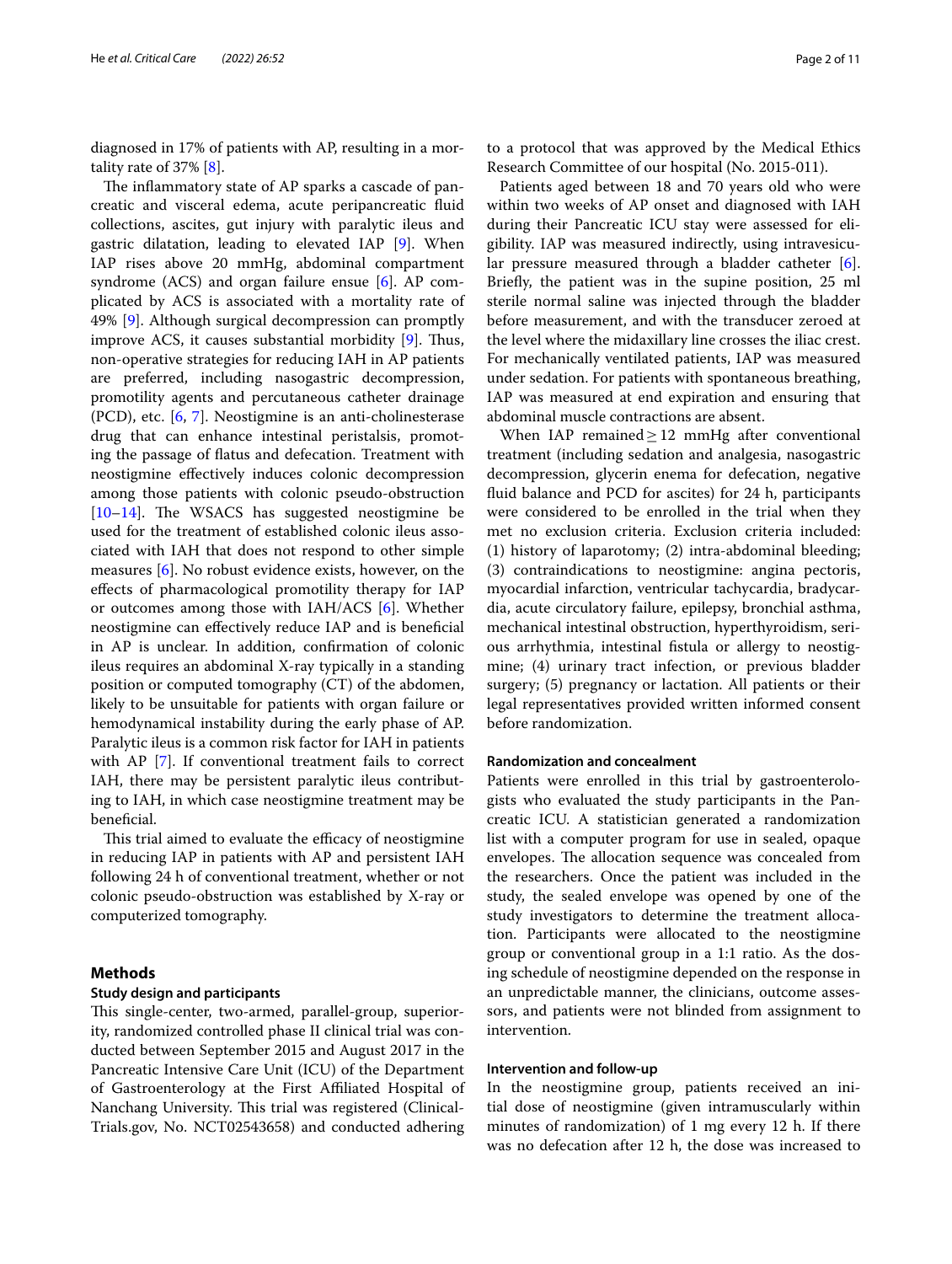1 mg every 8 h; if there was no defecation after 24 h, the dose was increased to 1 mg every 6 h. Neostigmine was stopped if the IAP dropped below 12 mmHg; otherwise, it was administered continuously for 7 days. Both the neostigmine and conventional groups received concomitant treatments as follows: (1) gastrointestinal decompression with a nasogastric and/or rectal tube; (2) parafn oil and liquid soaked preparation of rheum officinale (rhubarb) and glauber salt by a nasogastric or nasojejunal tube. These traditional Chinese medicine components are widely used in China to alleviate gut dysmotility and have been shown to mitigate the severity of AP in patients [\[15](#page-10-9), [16\]](#page-10-10); (3) glycerin enema to promote defecation; (4) PCD for ascites; (5) intravenous albumin, diuretics and when indicated renal replacement therapy for fuid overload; (6) sedation and analgesia to avoid agitation and patient-ventilator asynchrony.

Patients with IAP<15 mmHg received enteral nutrition (EN) through a nasojejunal tube. The rate was initiated at 20 ml/h and increased gradually by 15 ml every 8 h to the goal rate (25–35 kcal/kg/d), depending on patient tolerance [[17](#page-10-11), [18](#page-10-12)]. EN was stopped temporarily when the  $IAP \geq 15$  mmHg and parenteral nutrition was initiated. When any patient's IAP rose above 25 mmHg, or there were progressive organ dysfunction and fulminant ACS [\[19\]](#page-10-13), a multidisciplinary seminar was held, including gastroenterologists, surgeons, interventional physicians and intensive care physicians, to decide whether to perform a surgical decompression. All patients were followed-up at 1, 3 and 6 months after discharge through the outpatient interview or telephone connection. Patient demographics, hospitalization and follow-up data were recorded on standardized case record forms by an investigator or coordinator who was unaware of study-group assignments.

# **Outcomes**

Defnitions of the primary and secondary endpoints are displayed in Table [1](#page-2-0). During the internal review process, we found neostigmine has the most signifcant efect in reducing IAP within 24 h. Therefore, instead of the "percent change of IAP from randomization to 7 days" that registered in ClinicalTrials.gov., we modifed the primary endpoint as "percent change of IAP at 24 h after randomization". We measured IAP at 3 h after randomization, then every 6 h for the following 3 days (72 h). After this period, IAP was measured as clinically indicated; patients who remained in Pancreatic ICU with IAP ≥ 12 mmHg had IAP measured every 6 h, while those transferred to general wards with normal IAP had IAP measured once

<span id="page-2-0"></span>**Table 1** Defnition of the primary and secondary endpoints

| <b>Endpoint</b>                    | <b>Definition</b>                                                                                                                                                                                                                                                                                              |
|------------------------------------|----------------------------------------------------------------------------------------------------------------------------------------------------------------------------------------------------------------------------------------------------------------------------------------------------------------|
| <b>IAH</b>                         | A sustained or repeated pathological elevation in IAP > 12 mmHg                                                                                                                                                                                                                                                |
| IAH grade                          | Grade I, IAP 12-15 mmHg                                                                                                                                                                                                                                                                                        |
|                                    | Grade II, IAP 16-20 mmHg                                                                                                                                                                                                                                                                                       |
|                                    | Grade III, IAP 21-25 mmHg                                                                                                                                                                                                                                                                                      |
|                                    | Grade IV, IAP > 25 mmHg                                                                                                                                                                                                                                                                                        |
| ACS                                | A sustained IAP > 20 mmHg (with or without an APP < 60 mmHg) that is associated with new organ dysfunction/<br>failure                                                                                                                                                                                         |
| Increase in stool volume           | Increase in 24 h stool volume on a designated day (day 1, day 2, day 3, day 5, and day 7) after randomization above<br>the baseline 24 h stool volume before randomization                                                                                                                                     |
| New-onset ACS                      | ACS occurring after randomization (not present at any time before it), assessed for up to 4 weeks                                                                                                                                                                                                              |
| Deterioration of IAH               | IAP that rebounds $\geq$ 5 mmHq or increases to $\geq$ 20 mmHq within 7 days after randomization                                                                                                                                                                                                               |
| New-onset organ failure            | Organ failure occurring after randomization (not present at any time before randomization)                                                                                                                                                                                                                     |
| Multiple-organ failure             | Failure of two or more organs                                                                                                                                                                                                                                                                                  |
| Respiratory failure                | $PaO2/FiO2 \leq 300$ , or requirement for mechanical ventilation                                                                                                                                                                                                                                               |
| Circulatory failure                | Circulatory systolic blood pressure < 90 mmHq, despite adequate fluid resuscitation, or requirement for inotropic<br>catecholamine support                                                                                                                                                                     |
| Renal failure                      | Creatinine level > 177 µmol/L after rehydration or new need for haemofiltration or hemodialysis                                                                                                                                                                                                                |
| Timing of EN                       | Time from randomization to the initiation of tolerated EN                                                                                                                                                                                                                                                      |
| Intra-abdominal bleeding           | Intra-abdominal bleeding that requires surgical, radiologic, or endoscopic intervention                                                                                                                                                                                                                        |
| Enterocutaneous or enteric fistula | Secretion of fecal material from a percutaneous drain or inflow into a necrotic cavity, either from small or large<br>bowel, confirmed by endoscopy, imaging, or during surgery                                                                                                                                |
| Adverse event                      | The following events occurred during the use of neostigmine: drug eruption, ataxia, convulsions, coma, slurred<br>speech, anxiety, fear, cardiac arrest, or other untoward events not characteristic of or expected from AP; diarrhea<br>was excluded as this was part of the therapeutic effect to reduce IAP |

*ACS* abdominal compartment syndrome, *APP* intraperitoneal perfusion pressure, *EN* enteral nutrition, *IAH* intra-abdominal hypertension, *IAP* intra-abdominal pressure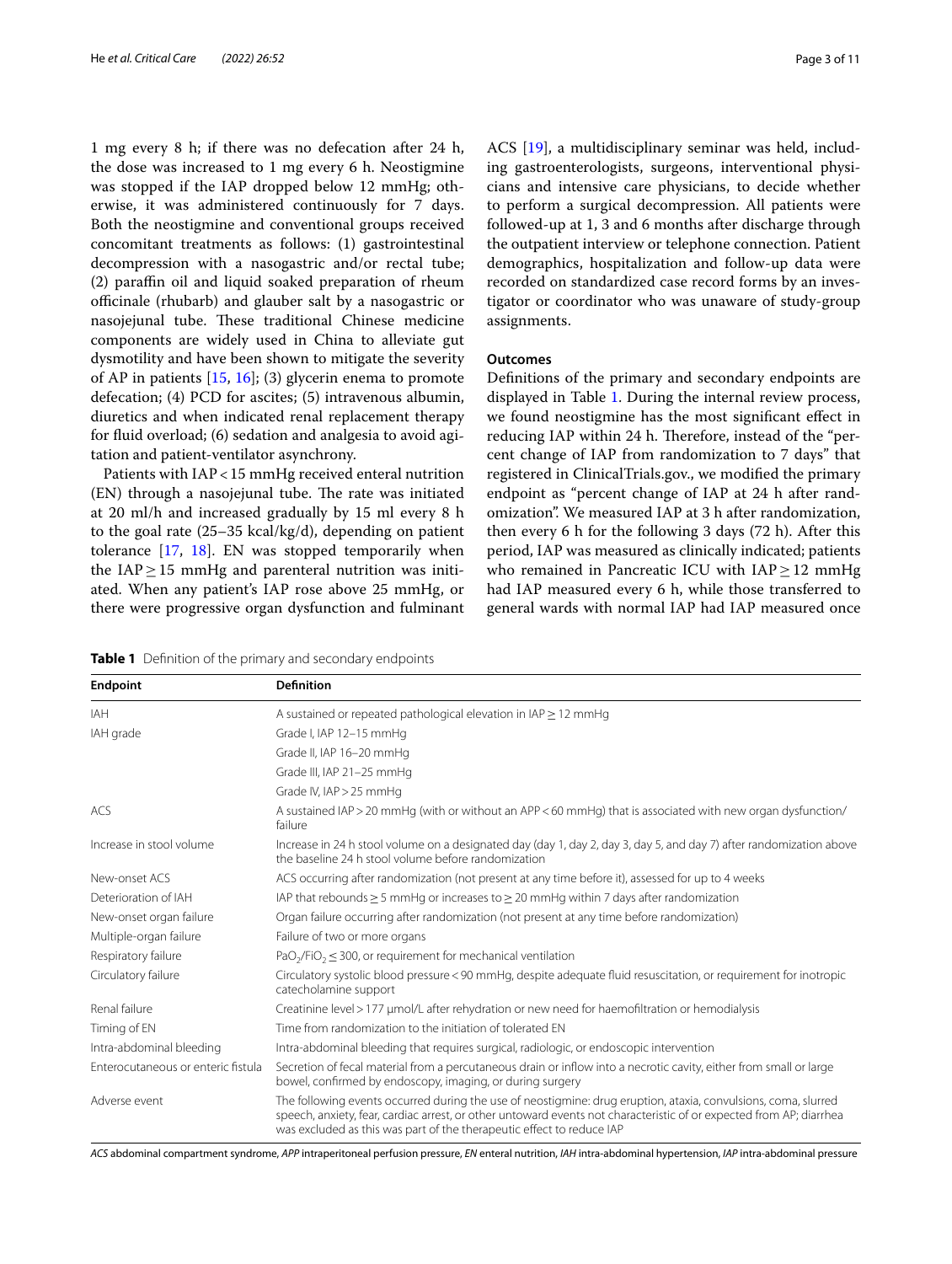every other day until 7 days after randomization. The following secondary endpoints were analyzed: (1) stool volumes at 24 h and 7 days after randomization; (2) timing of the start of EN; (3) deterioration of IAH; (4) new-onset ACS; (5) new-onset organ failure; (6) mortality for index hospital stay and within 6 months of follow-up; (7) other complications, adverse events and costs. Known local and systemic complications of AP, including new-onset organ failure occurring after neostigmine treatment or in the absence of neostigmine treatment, were not recorded as adverse events.

# **Statistical analysis**

The sample size was calculated from our observational data in which IAP decreased by 30% after treatment with neostigmine for 24 h (10 patients), compared to 5% after conventional treatment for 24 h (10 patients) (unpublished data), predicting an absolute reduction in IAP of 25%. Allowing for the possibility that neostigmine treatment might be better than conventional treatment and 10% loss to follow-up, we set the power at 80% and alpha at 5%, requiring a sample size of 40 patients in each of the two groups, i.e., a total of 80 cases. Primary and secondary endpoints were compared between treatment groups, and both intention-to-treat and per-protocol analyses were performed. Furthermore, patients with baseline IAP above 15 mmHg were selected for intention-to-treat subgroup analysis. Student's *t*-test was performed for continuous variables with normal distribution, and the Kruskal–Wallis *H* test in the absence of normal distribution. IAP at each time point was analyzed as post values in the intervention group vs post values in the control group by ANCOVA. The  $X^2$  test or Fisher exact test was performed for categorical variables, and relative risk (RR) was calculated for dichotomous variables. Two-tailed  $P$ <0.05 was considered statistically significant. The analyses were performed using the SPSS25.0 statistical software (IBM Corp, Armonk, NY).

# **Results**

# **Participant characteristics**

From 1 September 2015 to 15 August 2017, 552 AP patients admitted to Pancreatic ICU in our hospital were screened, of whom 185 patients with IAH were assessed for eligibility and 80 patients were included and randomized to neostigmine  $(n=40)$  or conventional  $(n=40)$  treatment (Fig. [1\)](#page-4-0). The etiology of AP in 41 (51%) patients was hypertriglyceridemia, defned as admission serum triglyceride level > 1000 mg/dL (11.3 mmol/L) and/or lipemic serum excluding other causes [[20,](#page-10-14) [21\]](#page-10-15), followed by 26 (32.5%) biliary and 8 (10%) alcohol excess. Before randomization, 38 (47.5%) patients had respiratory failure and 48 (60%) had  $IAP > 15$  mmHg  $(15 (18.8%)$  with ACS). Four patients in the neostigmine group and 1 patient in the conventional group used opioids. In the neostigmine group, 3 patients had colonic ileus, 1 of whom used opioids.

Baseline characteristics were equally distributed between the two treatment groups (Table  $2$ ). There was no signifcant diference in baseline IAP between neostigmine and conventional groups  $(16.3 \pm 2.7 \text{ vs.})$  $15.9 \pm 2.4$ ,  $P = 0.63$ ). In the neostigmine group, there were 33 (82.5%), 9 (22.5%) and 23 (57.5%) patients who received neostigmine every 12 h, for 3 days or for 7 days, respectively (Additional fle [1:](#page-9-0) Table S1). In the conventional group, 4 patients were eventually given neostigmine because of a continuous increase in IAP. Therefore, separate per-protocol analyses were also conducted after excluding the aforementioned 4 patients. The baseline parameters remained comparable between the two groups in the per-protocol analysis (Additional fle [1:](#page-9-0) Table S2).

## **Intra‑abdominal pressure after randomization**

The IAP decreased after randomization in both groups, but dropped signifcantly faster as assessed at multiple time points in the neostigmine group than the conven-tional group (Table [3](#page-6-0)). IAP decreased from  $16.3 \pm 2.7$ to  $13.8 \pm 3.5$  mmHg after 9 h of neostigmine administration. IAP levels were signifcantly lower in neostigmine group than conventional treatment group at 9 h  $(13.8 \pm 3.5 \text{ vs. } 15.0 \pm 3.1, P=0.038)$ , 15 h  $(13.3 \pm 3.4)$ vs.  $14.7 \pm 3.1$ ,  $P = 0.015$ ), and 168 h  $(12.2 \pm 2.7 \text{ vs.})$  $13.6 \pm 3.5$ ,  $P = 0.045$ ) after randomization.

Subgroup analysis restricting patient inclusion to baseline IAP > 15 mmHg showed that the mean IAP levels in the neostigmine group were signifcantly lower than conventional group at 3 h, 9 h, 24 h, 30 h, and 168 h after randomization (all  $P \le 0.038$  $P \le 0.038$  $P \le 0.038$ ) (Table 3). In per-protocol analysis, IAP at 15 h remained markedly lower in neostigmine group  $(P=0.015)$  (Table [3](#page-6-0)).

# **Primary outcome**

Intension-to-treat analysis (Table  $4$ ) showed that the rate of decrease in IAP was signifcantly faster in the neostigmine group compared to the conventional group by 24 h (median with 25th–75th percentile:  $-18.7\%$  $[-28.4 \text{ to } -4.7\%) \text{ vs } -5.4\% [-18.0\% \text{ to } 0], P=0.017$ . Intension-to-treat subgroup analysis of AP patients with baseline IAP > 15 mmHg and per-protocol analysis also showed that IAP decreased signifcantly faster in the neostigmine group than in the conventional group (Additional fle [1:](#page-9-0) Tables S3 and S4).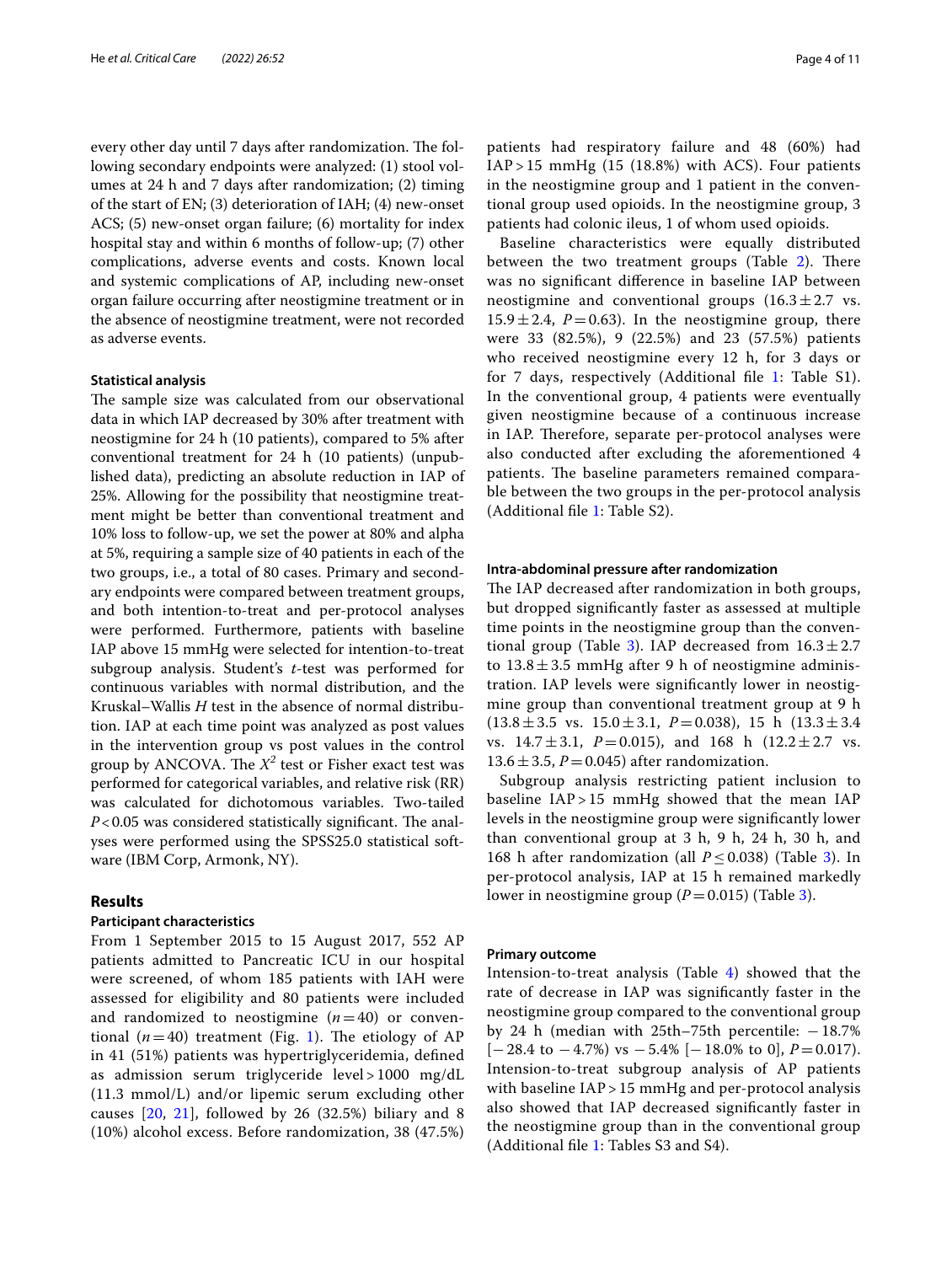

# <span id="page-4-0"></span>**Secondary outcomes**

Stool volumes (above baseline) were consistently higher in the neostigmine group compared to the conventional group from day 1 (median with 25th–75th percentile: 870 ml [250–2070] vs. 60 ml [30–770], *P*=0.00) to day 7 [1025 ml [450–1520] vs. 370 ml [150–1200], *P*=0.02; Fig. [2](#page-8-0) and Table [4](#page-7-0)). The timing of EN  $(2 [0-3] \text{ vs. } 2 [0-3])$ days), deterioration of IAH (4/40 vs. 8/40), new-onset ACS (2/40 vs 4/40), new-onset organ failure (12/40 vs. 16/40), mortality (7/40 vs. 8/40) and other outcome measures including follow-up for 6 months were not significantly different. These results remained unchanged by per-protocol analysis (Additional fle [1](#page-9-0): Table S4). In the subgroup analysis for baseline IAP>15 mmHg, only stool volumes (above baseline) at day 1 were higher in the neostigmine group compared to the conventional group; all the remaining results were not statistically diferent between the two groups (Additional file [1:](#page-9-0) Table S3).

Among 12 patients with worsening IAH, 3 patients had intra-abdominal bleeding, 2 of whom underwent successful hemostasis and IAH subsequently decreased. Hemostasis could not be achieved in 1 patient who eventually died from uncontrollable progressive ACS. Five of the 12 patients with worsening IAH were fluid overloaded, so diuretics, albumin and/or renal replacement therapy were instituted: IAP reduced in 1, who survived; 2 developed ACS and multiple organ failure and died, while 2 had persistent respiratory failure, sepsis and died. The remaining 4 patients with worsening IAH had > 50% pancreatic necrosis and fluid accumulation in the retroperitoneum: 1 did not develop ACS or infection and survived, while 3 developed ACS, infected pancreatic necrosis, multiple organ failure and died.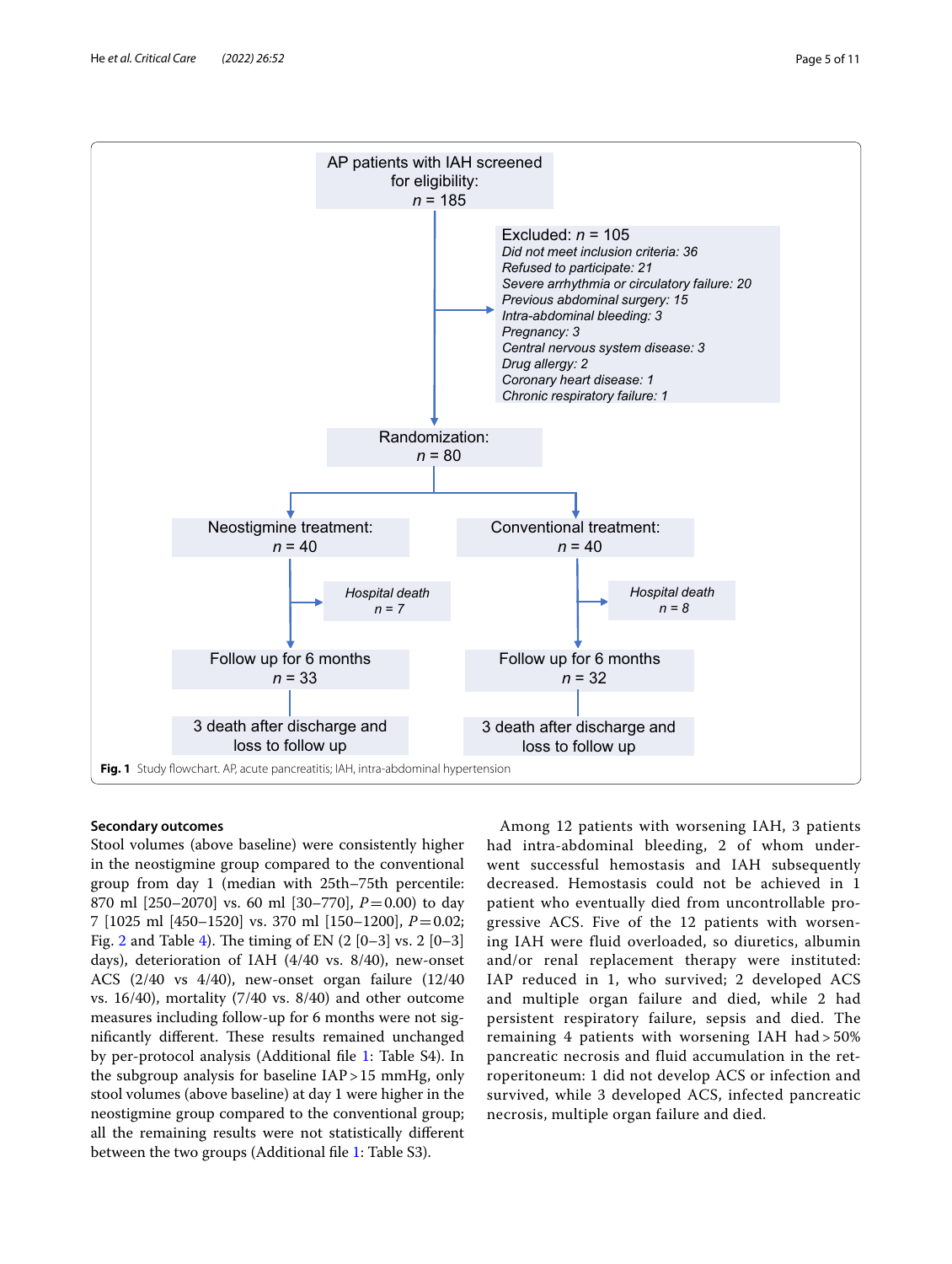# <span id="page-5-0"></span>**Table 2** Intention-to-treat analysis of baseline characteristics

| Characteristic                              | Neostigmine ( $n = 40$ ) | Conventional ( $n = 40$ ) | P value |
|---------------------------------------------|--------------------------|---------------------------|---------|
| Age (year)                                  | $46 + 13$                | 49 ± 14                   | 0.85    |
| Sex $(m/f)$                                 | 27/13                    | 34/6                      | 0.11    |
| Etiology                                    |                          |                           |         |
| Biliary                                     | 12 (30.0%)               | 14 (35.0%)                | 0.95    |
| Hypertriglyceridemia <sup>a</sup>           | 21 (52.5%)               | 20 (50.0%)                |         |
| Alcohol excess                              | 4 (10.0%)                | $4(10.0\%)$               |         |
| Idiopathic                                  | 3(7.5%)                  | $2(5.0\%)$                |         |
| AP onset to hospital admission (d)          | $3(1-4)$                 | $2(1-3)$                  | 0.06    |
| AP onset to randomization (d)               | $5(3-7)$                 | $5(4-6)$                  | 0.55    |
| Comorbidity                                 |                          |                           |         |
| Diabetes mellitus                           | 3(7.5%)                  | 6 (15.0%)                 | 0.48    |
| Hypertension                                | $2(5.0\%)$               | 7 (17.5%)                 | 0.15    |
| Coronary heart disease                      | 1(2.5%)                  | $\overline{0}$            | 1.00    |
| Chronic renal insufficiency                 | $\overline{0}$           | 1(2.5%)                   | 1.00    |
| Admission clinical severity                 |                          |                           |         |
| <b>SIRS</b>                                 | $2(2-3)$                 | $2(2-3)$                  | 0.70    |
| <b>APACHE II</b>                            | $9(7-9)$                 | $9(7-12)$                 | 0.79    |
| C-reactive protein (mg/L)                   | $228.6 \pm 144.1$        | 295.8 ± 125.8             | 0.70    |
| White cell count $(x 10^9/L)$               | $14.7 \pm 5.9$           | $14.2 \pm 5.6$            | 0.45    |
| Procalcitonin (ng/mL)                       | $1.7(0.6 - 13.7)$        | $2.8(1.3-6.7)$            | 0.40    |
| Serum lactate                               | $2.0 \pm 1.3$            | $1.7 \pm 0.9$             | 0.16    |
| Organ failure <sup>b</sup>                  | 32 (80.0%)               | 27 (67.5%)                | 0.31    |
| Single organ failure                        |                          |                           |         |
| Respiratory                                 | 21 (52.5%)               | 17 (42.5%)                | 0.50    |
| Renal                                       | 3(7.5%)                  | 1(2.5%)                   | 0.61    |
| Multiple organ failure                      | 8 (20.9%)                | 9(22.5%)                  | 1.00    |
| CTSI within 1 week of AP onset <sup>c</sup> | $5(3-7)$                 | $5(3-7)$                  | 0.99    |
| <b>ANC</b>                                  | 28 (73.7%)               | 26 (76.4%)                | 0.63    |
| <b>APFC</b>                                 | 10 (26.3%)               | 8 (23.5%)                 | 0.59    |
| IAH level before randomization, mmHg        | $16.3 \pm 2.7$           | $15.9 \pm 2.4$            | 0.63    |
| Grade I                                     | 15 (37.5%)               | 17 (42.5%)                |         |
| Grade II                                    | 22 (55.0%)               | 21 (52.5%)                |         |
| Grade III                                   | 3(7.5%)                  | $2(5.0\%)$                |         |
| Grade IV                                    | $\mathbf{0}$             | $\circ$                   |         |
| ACS                                         | 9 (22.5%)                | 6 (15.0%)                 | 0.56    |
| Use of opioids                              | $4(10.0\%)$              | 1(2.5%)                   | 0.36    |
| Colonic ileus <sup>c,d</sup>                | $3(7.9\%)$               | $\circ$                   | 0.11    |
| 24 h of defecation (mL)                     | 450 (10-1050)            | 800 (520-990)             | 0.14    |
| PCD of ascites                              | 10 (25.0%)               | $6(15.0\%)$               | 0.40    |
| Admitted to the ICU at randomization        | 40 (100%)                | 40 (100%)                 | 1.00    |

*ACS* abdominal compartment syndrome, *AP* acute pancreatitis, *APACHE II* acute physiology and chronic health evaluation II, *APFC* acute peripancreatic fuid collection, *ANC* acute necrotic collection, *CTSI* computed tomography severity index, *IAH* intra-abdominal hypertension, *ICU* Intensive Care Unit, *PCD* percutaneous catheter drainage, *RAC* Revised Atlanta Classifcation, *SAP* severe acute pancreatitis, *SIRS* systemic infammatory response syndrome

<sup>a</sup> Defined as admission serum triglyceride level>1000 mg/dL and/or lipemic serum after ruling out biliary and alcohol excess etiologies

<sup>b</sup> Patients with circulatory failure were excluded because neostigmine may affect the circulation

c There were 38 and 34 cases in the neostigmine group and conventional group, respectively, underwent CT within the frst week after AP onset

<sup>d</sup> Opioids were used in 2 of the 3 patients with colonic ileus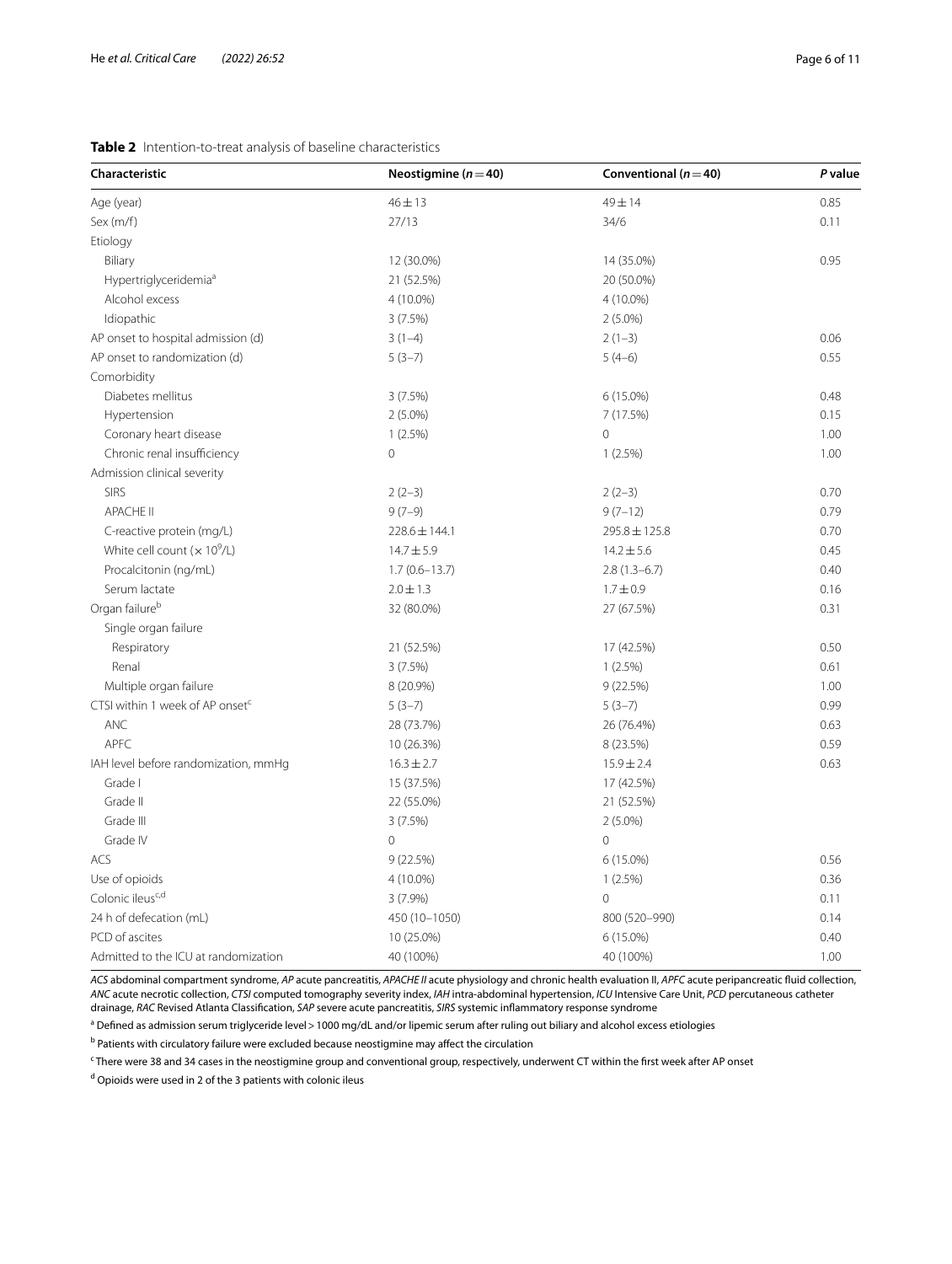| Time (h) | Intention-to-treat analysis    |                          |                        | Subgroup analysis (IAP > 15 mmHg at<br>baseline) |                          |                        | Per-protocol analysis          |                          |                        |
|----------|--------------------------------|--------------------------|------------------------|--------------------------------------------------|--------------------------|------------------------|--------------------------------|--------------------------|------------------------|
|          | <b>Neostigmine</b><br>$(n=40)$ | Conventional<br>$(n=40)$ | $P$ value <sup>†</sup> | Neostigmine<br>$(n=25)$                          | Conventional<br>$(n=23)$ | $P$ value <sup>†</sup> | <b>Neostigmine</b><br>$(n=40)$ | Conventional<br>$(n=36)$ | $P$ value <sup>†</sup> |
|          | <b>IAP</b>                     | IAP                      |                        | <b>IAP</b>                                       | <b>IAP</b>               |                        | <b>IAP</b>                     | <b>IAP</b>               |                        |
| $\circ$  | $16.3 \pm 2.7$                 | $15.9 \pm 2.4$           |                        | $17.9 \pm 2.0$                                   | $17.6 \pm 1.7$           |                        | $16.3 \pm 2.7$                 | $15.9 \pm 2.5$           |                        |
| 3        | $14.6 \pm 3.0$                 | $15.0 \pm 3.1$           | 0.205                  | $15.0 \pm 3.0$                                   | $16.7 \pm 2.6$           | 0.010                  | $14.6 \pm 3.0$                 | $14.9 + 2.9$             | 0.322                  |
| 9        | $13.8 \pm 3.5$                 | $15.0 \pm 3.1$           | 0.038                  | $14.2 \pm 3.3$                                   | $16.0 \pm 3.4$           | 0.018                  | $13.8 \pm 3.5$                 | $14.7 \pm 2.8$           | 0.079                  |
| 15       | $13.3 \pm 3.4$                 | $14.7 \pm 3.1$           | 0.015                  | $13.2 \pm 3.7$                                   | $15.8 \pm 3.0$           | 0.001                  | $13.3 \pm 3.4$                 | $14.7 \pm 3.1$           | 0.015                  |
| 24       | $13.7 \pm 3.6$                 | $14.7 \pm 3.2$           | 0.083                  | $13.7 \pm 3.6$                                   | $15.2 \pm 3.2$           | 0.020                  | $13.7 + 3.6$                   | $14.5 \pm 3.1$           | 0.152                  |
| 30       | $13.7 \pm 3.5$                 | $14.3 \pm 3.1$           | 0.323                  | $13.4 \pm 3.2$                                   | $15.0 \pm 2.9$           | 0.038                  | $13.7 \pm 3.5$                 | $14.0 \pm 3.1$           | 0.533                  |
| 36       | $14.3 \pm 3.6$                 | $13.8 \pm 3.0$           | 0.619                  | $14.2 \pm 3.5$                                   | $14.1 \pm 3.1$           | 0.849                  | $14.3 \pm 3.6$                 | $13.7 \pm 3.0$           | 0.521                  |
| 42       | $13.8 \pm 3.1$                 | $14.2 \pm 2.6$           | 0.454                  | $13.7 \pm 3.4$                                   | $14.5 \pm 2.4$           | 0.183                  | $13.8 \pm 3.1$                 | $14.2 \pm 2.5$           | 0.465                  |
| 48       | $14.1 \pm 3.2$                 | $13.7 \pm 2.9$           | 0.767                  | $14.8 \pm 3.0$                                   | $14.4 \pm 2.2$           | 0.895                  | $14.1 \pm 3.2$                 | $13.4 \pm 2.9$           | 0.489                  |
| 54       | $13.6 \pm 3.4$                 | $13.4 \pm 2.8$           | 0.961                  | $14.1 \pm 3.4$                                   | $14.0 \pm 2.1$           | 0.845                  | $13.6 \pm 3.4$                 | $13.2 + 2.6$             | 0.790                  |
| 60       | $13.0 \pm 3.1$                 | $13.6 \pm 2.6$           | 0.280                  | $13.0 \pm 3.2$                                   | $14.1 \pm 2.1$           | 0.097                  | $13.0 \pm 3.1$                 | $13.3 \pm 2.4$           | 0.522                  |
| 66       | $13.6 \pm 3.1$                 | $13.3 \pm 3.9$           | 0.853                  | $14.0 \pm 2.8$                                   | $13.7 \pm 3.4$           | 0.904                  | $13.6 \pm 3.1$                 | $12.9 \pm 3.7$           | 0.468                  |
| 72       | $13.2 \pm 2.9$                 | $13.8 \pm 2.9$           | 0.237                  | $13.8 \pm 3.1$                                   | $14.2 \pm 2.4$           | 0.490                  | $13.2 \pm 2.9$                 | $13.4 \pm 2.6$           | 0.589                  |
| 120      | $13.2 \pm 3.2$                 | $13.8 \pm 2.9$           | 0.213                  | $13.6 \pm 3.2$                                   | $14.4 \pm 2.8$           | 0.261                  | $13.2 \pm 3.2$                 | $13.2 \pm 2.2$           | 0.731                  |
| 168      | $12.2 \pm 2.7$                 | $13.6 \pm 3.5$           | 0.045                  | $11.9 \pm 2.8$                                   | $14.2 \pm 3.6$           | 0.013                  | $12.2 \pm 2.7$                 | $13.0 \pm 2.7$           | 0.199                  |

<span id="page-6-0"></span>**Table 3** Intra-abdominal pressure from randomization to 7 days

IAP, intra-abdominal pressure

† IAP at each time point were analyzed as post values in the intervention group versus post values in the control group by ANCOVA

# **Adverse events**

Neostigmine treatment was considered unlikely to be related to all 6 adverse events (Additional fle [1:](#page-9-0) Tables S5 and S6). The new-onset circulatory failure occurred in 3 patients in the neostigmine group and 1 patient in the conventional group given neostigmine because of continuous increase in IAP. All 4 had respiratory and/or renal failure prior to randomization, and circulatory failure was attributed to progression of AP. One patient in the neostigmine group developed new-onset respiratory failure after rebound elevation in IAP leading to ACS. Overall, 12 patients in the neostigmine group compared to 16 patients in the conventional group developed newonset organ failure after randomization (new-onset organ failure after cessation or in the absence of neostigmine administration was not recorded as an adverse event). One patient in the neostigmine group developed bradycardia while also receiving esmolol, a cardio-selective beta<sub>1</sub> receptor blocker with rapid onset and short duration of action; the bradycardia ceased after withdrawal of esmolol during continuation of neostigmine.

# **Discussion**

This first randomized controlled trial of neostigmine as a promotility agent for AP patients with IAH/ACS showed neostigmine treatment was signifcantly more efective than conventional treatment in reducing IAP in AP patients with persistent IAH after 24 h of conventional treatment (including gastrointestinal decompression, glycerin enema, negative fuid balance, and ascites drainage). The decrease in IAP occurred within 3 h of neostigmine administration and was most pronounced within the frst 15 h and more evident in patients with severe IAP  $(>15$  mmHg) at baseline. The reduction in IAP appears relatively modest in neostigmine group; the frst reason is that the patients included in this study were difficult to reduce the IAP to normal after 24 h of other simple measures; secondly, for ethical reasons, patients in the conventional group also used Chinese traditional medicine—rheum officinale and glauber salt to promote gastrointestinal peristalsis after randomization. A small pilot study on SAP patients found that dachengqi decoction with rheum officinale and glauber salt as the main components can signifcantly reduce IAP on days 4–8 after admission  $[11]$  $[11]$  $[11]$ . We believe that the use of neostigmine in patients with IAH above grade II  $(>15 \text{ mmHg})$  is more clinically signifcant, since the efect of neostigmine on reducing IAP is more profound in patients with IAP greater than 15 mmHg. Subclinical organ injury develops at levels of IAP previously deemed to be safe (IAP between 12 and 15 mmHg), but as IAP increases, organ dysfunction will become more pronounced, and there is a dose-dependent relationship between IAP and organ dysfunction [[22\]](#page-10-17).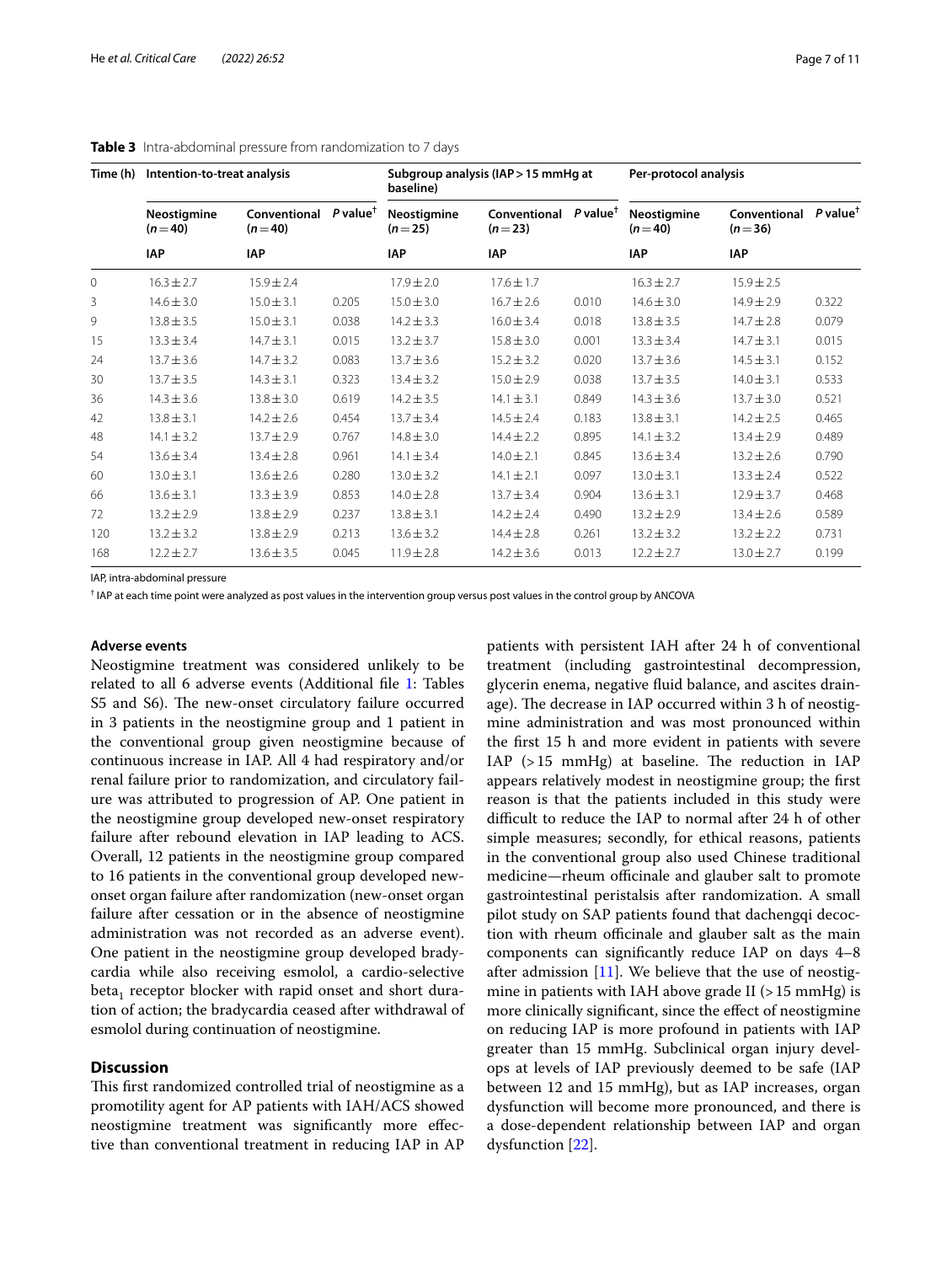# <span id="page-7-0"></span>**Table 4** Intention-to-treat analysis of primary endpoint and secondary endpoints

| <b>Endpoint</b>                                           | Neostigmine ( $n = 40$ )         | Conventional ( $n = 40$ )  | RR (95% CI)          | P value |
|-----------------------------------------------------------|----------------------------------|----------------------------|----------------------|---------|
| Primary endpoint                                          |                                  |                            |                      |         |
| Percent change of IAP at 24 h, %                          | $-18.7$ ([ $-28.4$ ]-[ $-4.7$ ]) | $-5.4$ ([ $-18.0$ ] $-0$ ) |                      | 0.017   |
| Secondary endpoint                                        |                                  |                            |                      |         |
| Increase in stool volume at 24 h after randomization (mL) | 870 (250-2070)                   | $60([-30]-770)$            |                      | 0.00    |
| Increase in stool volume at 7 d after randomization (mL)  | 1025 (450-1520)                  | 370 (150-1200)             |                      | 0.02    |
| Serum lactate                                             | $1.7 \pm 0.8$                    | $1.6 \pm 0.7$              |                      | 0.97    |
| Timing of EN <sup>a</sup>                                 | $2(0-3)$                         | $2(0-3)$                   |                      | 1.00    |
| Deterioration of IAH <sup>b</sup>                         | 4 (10.0%)                        | 8 (20.0%)                  | $0.50(0.16 - 1.53)$  | 0.35    |
| New-onset ACS                                             | $2(5.0\%)$                       | 4 (10.0%)                  | $0.50(0.10 - 2.58)$  | 0.68    |
| New-onset organ failure                                   | 12 (30.0%)                       | 16 (40.0%)                 | $0.75(0.41 - 1.38)$  | 0.48    |
| Single organ failure                                      |                                  |                            |                      |         |
| Respiratory                                               | $2(5.0\%)$                       | 6 (15.0%)                  | $0.33(0.07 - 1.55)$  | 0.26    |
| Circulatory                                               | 3(7.5%)                          | 3(7.5%)                    | $1.00(0.21 - 4.66)$  | 1.00    |
| Renal                                                     | $\mathbf 0$                      | 3(7.5%)                    |                      | 0.24    |
| Multiple organ failure                                    | 7 (15.0%)                        | 4 (10.0%)                  | $1.75(0.56 - 5.52)$  | 0.52    |
| Invasive interventions <sup>c</sup>                       |                                  |                            |                      |         |
| Percutaneous catheter drainage                            | 8 (20.0%)                        | 5 (12.5%)                  | $1.60(0.58 - 4.48)$  | 0.55    |
| Endoscopic transmural drainage                            | 3(7.5%)                          | 4 (10.0%)                  | $0.75(0.18 - 3.04)$  | 1.00    |
| Endoscopic necrosectomy <sup>d</sup>                      | 1(2.5%)                          | $2(5.0\%)$                 | $0.50(0.05 - 5.30)$  | 1.00    |
| Surgical laparotomy                                       | 3(7.5%)                          | 4 (10.0%)                  | $0.75(0.18 - 3.14)$  | 1.00    |
| Intra-abdominal bleeding (requiring intervention)         | $2(5.0\%)$                       | 4 (10.0%)                  | $0.50(0.10 - 2.58)$  | 0.68    |
| Enterocutaneous fistula (requiring intervention)          | $2(5.0\%)$                       | $\mathbf 0$                |                      | 0.49    |
| Septicemia                                                | 11 (27.5%)                       | 11 (27.5%)                 | $1.00(0.49 - 2.04)$  | 1.00    |
| Vascular complications <sup>e</sup>                       | 4 (11.8%)                        | 5 (13.5%)                  | $0.87(0.26 - 2.98)$  | 0.56    |
| Portal veinthrombosis                                     | $\mathbf 0$                      | 3(7.5%)                    |                      | 0.24    |
| Splenic vein thrombosis / splenic infarction              | 3(7.5%)                          | $1(2.5\%)$                 |                      | 0.53    |
| Portal vein and splenic vein thrombosis                   | $\mathbf 0$                      | $1(2.5\%)$                 |                      | 0.49    |
| Superior mesenteric vein and splenic vein thrombosis      | 1(2.5%)                          | $\mathbf 0$                |                      | 0.49    |
| RAC disease severity                                      |                                  |                            |                      |         |
| <b>MSAP</b>                                               | 3(7.5%)                          | 5(12.5%)                   | $0.60(0.15 - 2.34)$  | 0.71    |
| SAP                                                       | 37 (92.5%)                       | 35 (87.5%)                 | $1.05(0.91 - 1.22)$  | 0.71    |
| Death in index hospital stay                              | 7 (17.5%)                        | 8 (20%)                    | $0.88(0.35 - 2.18)$  | 0.77    |
| Length of ICU stay (d)                                    | $14 \pm 9$                       | $15 + 14$                  |                      | 0.94    |
| Length of hospital stay (d)                               | $23 \pm 13$                      | $22 \pm 16$                |                      | 0.48    |
| Medical expenses (1000 RMB)                               | $125.9 \pm 83.6$                 | $134.3 \pm 128.8$          |                      | 0.80    |
| Follow-up (6 M)                                           | $N = 33$                         | $N = 32$                   |                      |         |
| Pancreatic pseudocyst                                     | $2(6.1\%)$                       | $1(3.1\%)$                 | 1.94 (0.18-20.35)    | 1.00    |
| Needing elective intervention                             | 0                                | $1(3.1\%)$                 |                      | 0.49    |
| Walled-off necrosis                                       | 14 (42.4%)                       | 11 (34.4%)                 | $1.23(0.66 - 2.30)$  | 0.61    |
| Needing elective intervention                             | $3(9.1\%)$                       | $1(3.1\%)$                 | 2.91 (0.32-26.52)    | 0.61    |
| Portal thrombosis                                         | $1(3.1\%)$                       | $1(3.1\%)$                 | $0.97(0.06 - 14.85)$ | 1.00    |
| Pancreatogenic portal hypertension                        | $1(3.1\%)$                       | $2(6.1\%)$                 | $0.48(0.04 - 5.62)$  | 1.00    |
| New onset diabetes                                        | 9(27.3%)                         | 5(15.6%)                   | $2.03(0.60 - 6.88)$  | 0.37    |
| Impaired glucose tolerance                                | $3(9.1\%)$                       | 2(6.3%)                    | $1.55(0.23 - 19.63)$ | 1.00    |
| External secretion dysfunction                            | 7(24.1%)                         | 4 (13. 3%)                 | $2.06(0.53 - 8.00)$  | 0.33    |
| Recurrent AP                                              | 4 (12.2%)                        | $1(3.1\%)$                 | 4.28 (0.45-40.53)    | 0.36    |
| Death after discharge                                     | $3(9.1\%)$                       | $3(9.4\%)$                 | $0.97(0.18 - 5.19)$  | 1.00    |

*ACS* abdominal compartment syndrome, *AP* acute pancreatitis, *CI* confdence interval, *EN* enteral nutrition, *IAH* intra-abdominal hypertension, *ICU* Intensive Care Unit, *MSAP* moderately severe acute pancreatitis, *RR* relative risk, *SAP* severe acute pancreatitis

<sup>a</sup> Time from randomization to initiation of EN

 $^{\rm b}$  IAP that rebounded  $\geq$  5 mmHg or increased  $\geq$  20 mmHg in 1–7 days after randomization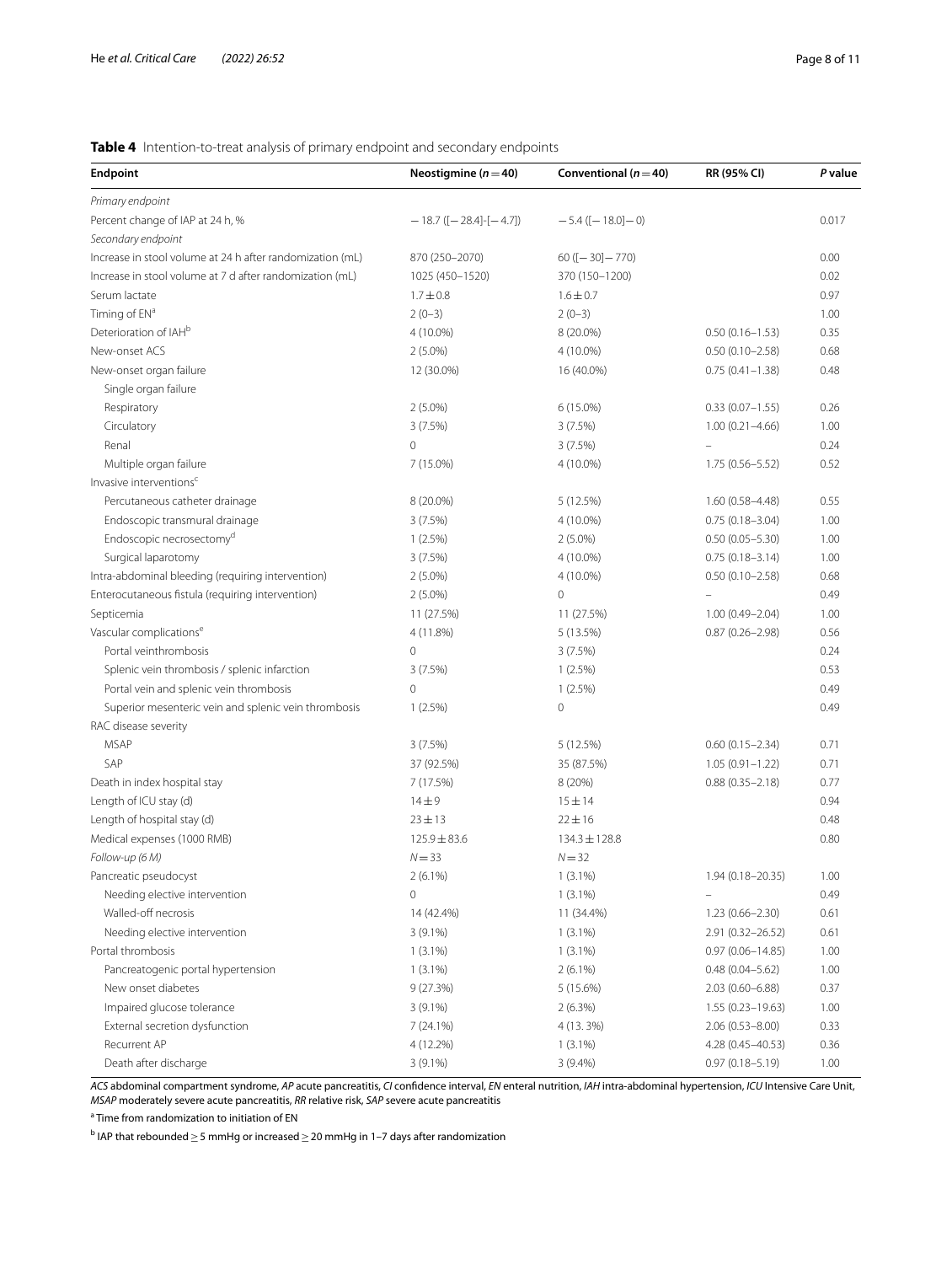## **Table 4** (continued)

<sup>c</sup> All interventions after randomization were counted

<sup>d</sup> In the neostigmine group, 1 case underwent endoscopic debridement; in the conventional group, 1 case underwent percutaneous retroperitoneal endoscopic debridement and 1 case underwent endoscopic debridement

<sup>e</sup> 30 cases in the neostigmine group, and 32 cases in conventional group received CT enhancement and vascular imaging



<span id="page-8-0"></span>As IAH/ACS is associated with a higher incidence of organ dysfunction [\[23](#page-10-18)], higher mortality and longer hospitalization in patients with SAP [[24\]](#page-10-19), reducing IAP as promptly as possible may improve outcomes in AP. We found no statistically signifcant diference, however, in the incidence of new organ failure or other complications between neostigmine and conventional treatment, although patients receiving neostigmine showed a trend toward less new-onset respiratory (2 of 40 vs. 6 of 40), renal (0 vs. 3) and overall organ (12 vs. 16) failure.

Neostigmine treatment resulted in signifcantly increased stool volumes compared to conventional treatment, confrming enhanced intestinal peristalsis, although this did not signifcantly hasten the initiation of EN. Early EN has been shown to enhance recovery in AP, likely by protecting the gut mucosal barrier and reducing bacterial translocation, infected pancreatic necrosis and other severe outcomes  $[25]$  $[25]$ . The optimal time to initiate EN in patients with AP is considered to be within 24–72 h of admission, allowing for early intolerance to oral feeding [[26\]](#page-10-21). IAH/ACS impedes early EN and is commonly associated with food intolerance. A prospective pilot study found early EN to hinder the development of IAH and reduce the severity of SAP compared with delayed EN [[17\]](#page-10-11). In our study, neostigmine treatment promoted gut motility and thus reduced IAP, which may increase tolerance to EN. The median time to initiation of EN in the neostigmine and conventional groups was, however, comparable at the second day after randomization (third day after admission to Pancreatic ICU), within the period recommended in guidelines [[27\]](#page-10-22). European Society of Intensive Care Medicine (ESICM) clinical practice guidelines recommend EN should be administered with caution when IAP reaches  $\geq$  15 mmHg [\[27](#page-10-22)]. The high proportion  $(48, i.e., 60%)$  of our patients who had IAP $≥$ 15 mmHg at entry into a trial may partially explain the lack of any signifcant efect of neostigmine on the timing of EN initiation.

Neostigmine blocks the active site of anticholinesterase, increasing the availability of acetylcholine to ligate nicotinic ion channel receptors and muscarinic G-protein receptors that elicit second messenger cascades [\[28](#page-10-23)]. Muscarinic receptors predominate in the enteric nervous system, which response to vagal parasympathetic preganglionic activation, as well as operating independently to drive motility, secretion, the cholinergic anti-infammatory pathway, epithelial proliferation and repair [[28](#page-10-23), [29\]](#page-10-24). Vagal nerve stimulation has shown consistent antiinfammatory efects in colitis models, whereas vagotomy increases infammatory markers in these models [[28](#page-10-23)] and greater severity of pancreatic injury in experimental AP  $[30]$  $[30]$ . The evidence from our trial indicates a direct benefcial efect of neostigmine on the gut function that may include reduction in gut injury, which might contribute to improved outcomes from AP. Despite the predominance of hypertriglyceridemia etiology in our trial (41 of 80 patients), which has a high incidence in China  $[31–34]$  $[31–34]$  $[31–34]$ , and induces more SAP  $[20, 34, 35]$  $[20, 34, 35]$  $[20, 34, 35]$  $[20, 34, 35]$  $[20, 34, 35]$  $[20, 34, 35]$ , the mechanisms of action of neostigmine are likely to apply equally to other etiologies of human AP, although this remains to be tested further.

Patients in both the neostigmine and conventional groups were given rheum officinale (rhubarb) and glauber salt to promote defecation. Rhubarb and glauber salt are principal constituents of dachengqi decoction and its derivatives, commonly used in China to treat AP [[15,](#page-10-9) [16](#page-10-10)], but they are rarely used in other countries in the world. Modifed dachengqi decoction signifcantly decreased IAP 4–8 days after admission and improved clinical outcomes in a randomized trial conducted in predicted SAP patients [[36\]](#page-10-29). A recent meta-analysis [[37\]](#page-10-30) of 11 randomized trials has shown that the combination of rhubarb and early EN compared to early EN alone improves gut motility, enhances the efficacy of EN and reduces AP severity in predicted SAP patients. Despite the use of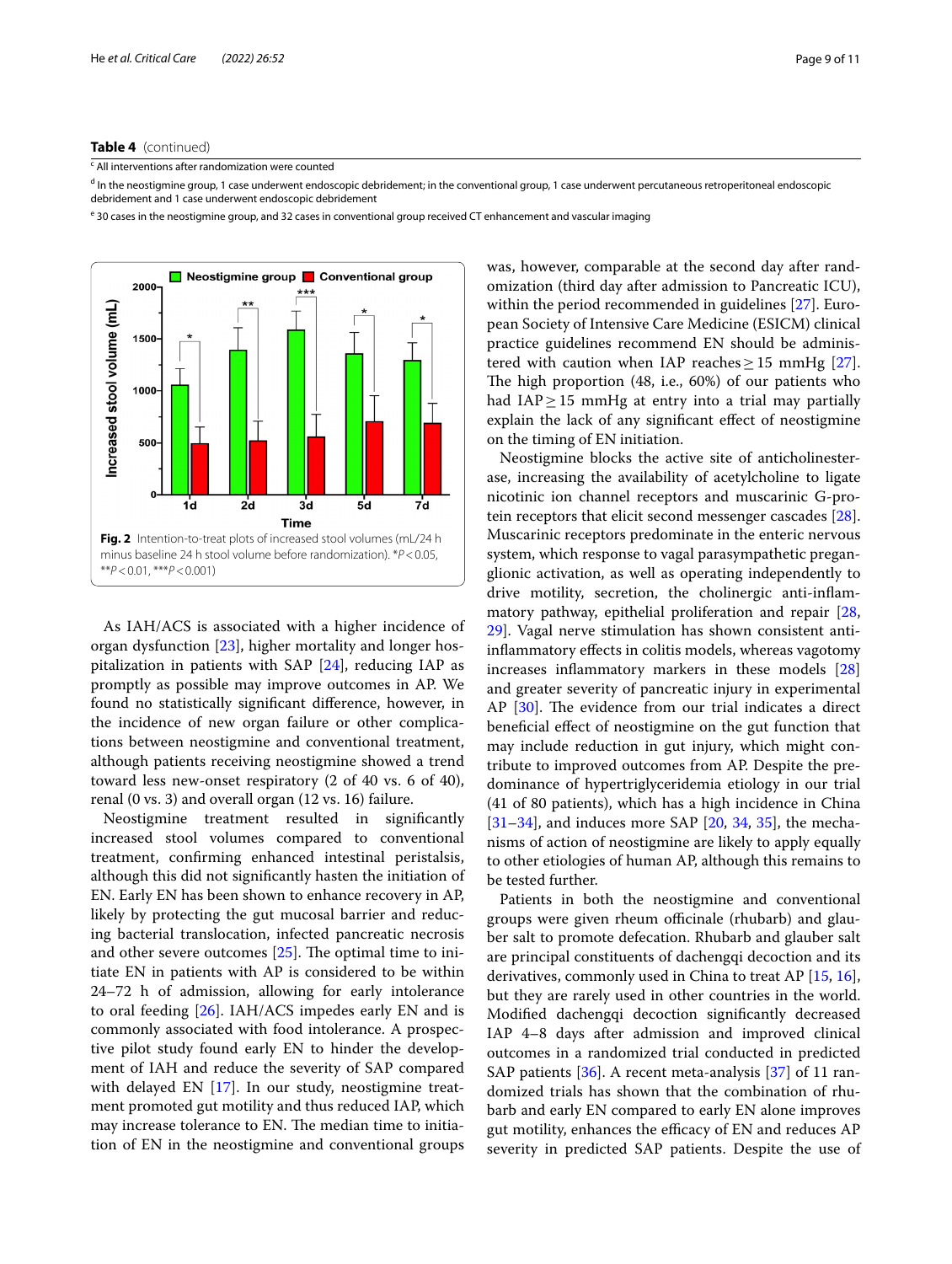rhubarb and glauber salt in both our treatment groups; however, neostigmine had significant beneficial effects on IAP and gut function, indicative of an independent action that may be widely applicable to patients with AP and  $IAH \pm ACS$ .

Neostigmine was not efective in reducing IAH in all AP patients. In the neostigmine group, IAP rebounded by  $>5$  mmHg or rose to  $>20$  mmHg in 4 patients, 2 of whom developed new ACS. In addition to ileus, distention, infammation and gut wall edema, extra-luminal factors may contribute to the development of IAH in AP. These factors include third space fluid losses, acute fluid collections, fuid overload, pancreatic/peri-pancreatic necrosis and/or intra-abdominal hemorrhage, each of which may contribute to the failure of treatment for IAH, notwithstanding additional water losses in stool from neostigmine treatment. A previous randomized controlled trial found controlled fuid resuscitation reduced the incidence of ACS in patients with SAP [\[38](#page-10-31)], although optimal protocols are yet to be worked out.

In this study, we did not observe any adverse event likely to be related to neostigmine treatment, but a potential safety signal remains, since neostigmine may increase cardiac output by lowering IAP and thus systemic vascular resistance, yet result in an increased cholinergic drive that may slow heart rate [[13](#page-10-32)]. Symptomatic bradycardia has been observed in patients treated with neostigmine for acute colonic pseudo-obstruction, but the bradycardia that developed in our patient resolved on cessation of the β-adrenergic antagonist esmolol. Patients with underlying brady-arrhythmias or those receiving β-adrenergic antagonists are likely to be more susceptible to bradycardia during the treatment of neostigmine [\[10](#page-10-7)]. In addition to bradycardia, neostigmine may also cause bronchoconstriction and increase airway resistance [\[13](#page-10-32)], although this has not been observed in previous studies [\[10](#page-10-7)–[13\]](#page-10-32) and was not in our study. A further caution would be the late use of neostigmine 4–6 weeks after the onset of AP, because of a risk of acute or sub-acute intestinal obstruction in the presence of adhesions caused by fbrosis of necrotic tissue.

## **Limitations**

This trial was not blinded, allowing for flexibility to alter the frequency of neostigmine administration depending on changes in IAP, but introducing potential bias, e.g., timing the start of EN. As neostigmine treatment every 12 h was sufficient for the vast majority of  $(35 \text{ of } 40)$ patients, this frequency or specifc rules could be adopted in any future double-blind trial. Our trial had a relatively small sample size, designed as a phase II trial to test the efficacy of neostigmine on the reduction in IAP, but not on the complications of AP.

# **Conclusion**

This preliminary study found neostigmine to reduce IAP efectively in patients with AP and IAH who were not responding to conventional treatment, by enhancing intestinal peristalsis and promoting defecation, especially in patients with baseline  $IAP > 15$  mmHg. These results warrant a larger, multi-center, phase III trial designed to assess the impact of neostigmine on the complications of AP from multiple etiologies.

### **Abbreviations**

ACS: Abdominal compartment syndrome; AP: Acute pancreatitis; CT: Computed tomography; EN: Enteral nutrition; IAH: Intra-abdominal hypertension; IAP: Intra-abdominal pressure; PCD: Percutaneous catheter drainage; SAP: Severe acute pancreatitis.

## **Supplementary Information**

The online version contains supplementary material available at [https://doi.](https://doi.org/10.1186/s13054-022-03922-4) [org/10.1186/s13054-022-03922-4](https://doi.org/10.1186/s13054-022-03922-4).

<span id="page-9-0"></span>**Additional fle 1: Table S1.** Schedule of neostigmine administration in the neostigmine group: (**a**) frequency and (**b**) duration, **Table S2.** Per-protocol analysis of baseline characteristics, **Table S3.** Per-protocol analysis of secondary endpoints, **Table S4.** Subgroup analysis of secondary endpoints (IAP ≥ 15 mmHg at randomization), **Table S5.** Characteristics of patients who developed adverse events, **Table S6.** Adverse events, causes and outcomes.

#### **Acknowledgements**

We would like to thank all of the doctors, nurses, technicians and patients involved at the participating centers for their dedication to the study.

#### **Authors' contributions**

WHE, YZ and NL designed the research. LX, YZ, PL, HZ, YW, HK and XH performed the research. PC, YL, and YZ collected data. WHE, XS, and WC analyzed the data. WHE, PC, YL and WC drafted of the manuscript. WHU, RS, YZ, and NL reviewed and revised the manuscript. All authors read and approved the fnal manuscript.

### **Funding**

National Key Clinical Specialist Project [No. (2011)872]; National Natural Science Foundation of China (No. 81660114, No. 81860122); and Jiangxi Province Outstanding Youth Talent Funding Program (No. 20192BCBL23021); and Science and Technology Research Project of Jiangxi Provincial Department of Education (No. 60125). RS is supported by an NIHR Senior Investigator award. The funder of the study had no role in study design, data collection, data analysis, data interpretation, or writing of the report.

## **Availability of data and materials**

The datasets used and/or analyzed during the current study are available from the corresponding author on reasonable request.

## **Declarations**

## **Ethics approval and consent to participate**

This trial was registered (ClinicalTrials.gov, No. NCT02543658) and conducted adhering to a protocol that was approved by the Medical Ethics Research Committee of our hospital (2015, No. 011). Written informed consent was obtained from a relative prior to inclusion.

#### **Consent for publication**

Not applicable.